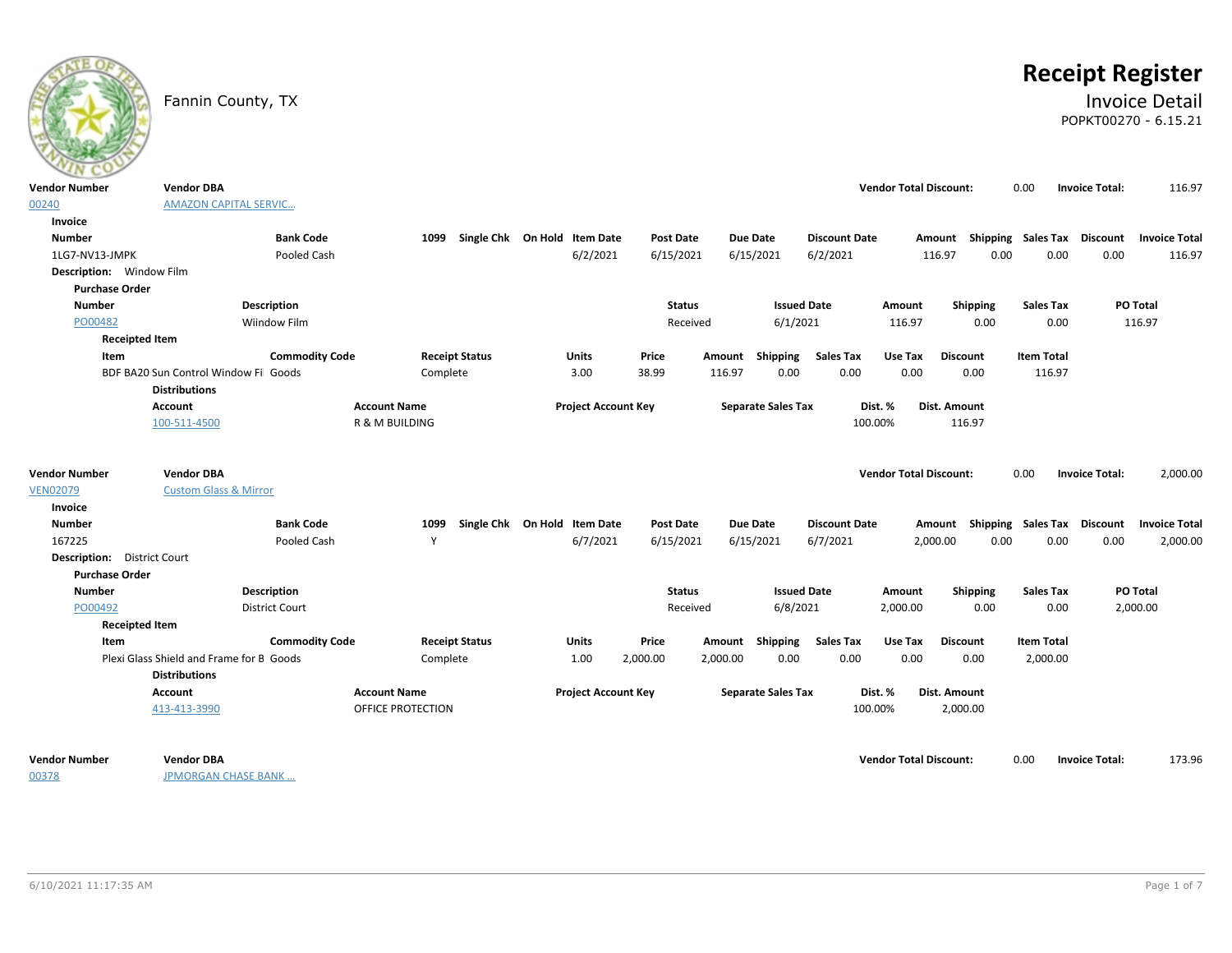| Invoice                                     |                      |                                |                         |                              |                            |                  |        |                           |                      |                               |                 |      |                                    |                       |                      |
|---------------------------------------------|----------------------|--------------------------------|-------------------------|------------------------------|----------------------------|------------------|--------|---------------------------|----------------------|-------------------------------|-----------------|------|------------------------------------|-----------------------|----------------------|
| <b>Number</b>                               |                      | <b>Bank Code</b>               | 1099                    | Single Chk On Hold Item Date |                            | Post Date        |        | <b>Due Date</b>           | <b>Discount Date</b> |                               |                 |      | Amount Shipping Sales Tax Discount |                       | <b>Invoice Total</b> |
| INV0002194                                  |                      | Pooled Cash                    |                         |                              | 6/7/2021                   | 6/15/2021        |        | 6/15/2021                 | 6/7/2021             |                               | 168.97          | 4.99 | 0.00                               | 0.00                  | 173.96               |
| <b>Description:</b> District Court Supplies |                      |                                |                         |                              |                            |                  |        |                           |                      |                               |                 |      |                                    |                       |                      |
| <b>Purchase Order</b>                       |                      |                                |                         |                              |                            |                  |        |                           |                      |                               |                 |      |                                    |                       |                      |
| <b>Number</b>                               |                      | <b>Description</b>             |                         |                              |                            | <b>Status</b>    |        | <b>Issued Date</b>        |                      | Amount                        | <b>Shipping</b> |      | <b>Sales Tax</b>                   |                       | PO Total             |
| PO00454                                     |                      | <b>District Court Supplies</b> |                         |                              |                            | Received         |        | 5/10/2021                 |                      | 168.97                        |                 | 4.99 | 0.00                               |                       | 173.96               |
| <b>Receipted Item</b>                       |                      |                                |                         |                              |                            |                  |        |                           |                      |                               |                 |      |                                    |                       |                      |
| Item                                        |                      | <b>Commodity Code</b>          |                         | <b>Receipt Status</b>        | Units                      | Price            |        | Amount Shipping           | Sales Tax            | Use Tax                       | <b>Discount</b> |      | <b>Item Total</b>                  |                       |                      |
| Handcuffs                                   |                      | Goods                          |                         | Complete                     | 2.00                       | 24.50            | 49.00  | 4.99                      | 0.00                 | 0.00                          | 0.00            |      | 53.99                              |                       |                      |
|                                             | <b>Distributions</b> |                                |                         |                              |                            |                  |        |                           |                      |                               |                 |      |                                    |                       |                      |
|                                             | <b>Account</b>       |                                | <b>Account Name</b>     |                              | <b>Project Account Key</b> |                  |        | <b>Separate Sales Tax</b> |                      | Dist. %                       | Dist. Amount    |      |                                    |                       |                      |
|                                             | 100-435-3950         |                                | <b>BAILIFF UNIFORMS</b> |                              |                            |                  |        |                           | 100.00%              |                               | 53.99           |      |                                    |                       |                      |
| <b>Receipted Item</b>                       |                      |                                |                         |                              |                            |                  |        |                           |                      |                               |                 |      |                                    |                       |                      |
| Item                                        |                      | <b>Commodity Code</b>          |                         | <b>Receipt Status</b>        | Units                      | Price            |        | Amount Shipping           | <b>Sales Tax</b>     | Use Tax                       | <b>Discount</b> |      | <b>Item Total</b>                  |                       |                      |
| Leg Restraints                              |                      | Goods                          |                         | Complete                     | 3.00                       | 39.99            | 119.97 | 0.00                      | 0.00                 | 0.00                          | 0.00            |      | 119.97                             |                       |                      |
|                                             | <b>Distributions</b> |                                |                         |                              |                            |                  |        |                           |                      |                               |                 |      |                                    |                       |                      |
|                                             | <b>Account</b>       |                                | <b>Account Name</b>     |                              | <b>Project Account Key</b> |                  |        | <b>Separate Sales Tax</b> |                      | Dist. %                       | Dist. Amount    |      |                                    |                       |                      |
|                                             | 100-435-3950         |                                | <b>BAILIFF UNIFORMS</b> |                              |                            |                  |        |                           | 100.00%              |                               | 119.97          |      |                                    |                       |                      |
| <b>Vendor Number</b>                        | <b>Vendor DBA</b>    |                                |                         |                              |                            |                  |        |                           |                      | <b>Vendor Total Discount:</b> |                 |      | 0.00                               | <b>Invoice Total:</b> | 1,259.44             |
| 00216                                       | <b>OFFICE DEPOT</b>  |                                |                         |                              |                            |                  |        |                           |                      |                               |                 |      |                                    |                       |                      |
| Invoice                                     |                      |                                |                         |                              |                            |                  |        |                           |                      |                               |                 |      |                                    |                       |                      |
| <b>Number</b>                               |                      | <b>Bank Code</b>               | 1099                    | Single Chk On Hold Item Date |                            | <b>Post Date</b> |        | <b>Due Date</b>           | <b>Discount Date</b> |                               |                 |      | Amount Shipping Sales Tax Discount |                       | <b>Invoice Total</b> |
| 174539072001                                |                      | Pooled Cash                    |                         |                              | 6/4/2021                   | 6/15/2021        |        | 6/15/2021                 | 6/4/2021             |                               | 230.80          | 0.00 | 0.00                               | 0.00                  | 230.80               |
| Description: Office toner/wall mail slot    |                      |                                |                         |                              |                            |                  |        |                           |                      |                               |                 |      |                                    |                       |                      |
| <b>Purchase Order</b>                       |                      |                                |                         |                              |                            |                  |        |                           |                      |                               |                 |      |                                    |                       |                      |
| <b>Number</b>                               |                      | <b>Description</b>             |                         |                              |                            | <b>Status</b>    |        | <b>Issued Date</b>        |                      | Amount                        | <b>Shipping</b> |      | Sales Tax                          |                       | PO Total             |
| PO00486                                     |                      | Office Equipment               |                         |                              |                            | Received         |        | 6/3/2021                  |                      | 230.80                        |                 | 0.00 | 0.00                               |                       | 230.80               |
| <b>Receipted Item</b>                       |                      |                                |                         |                              |                            |                  |        |                           |                      |                               |                 |      |                                    |                       |                      |
| Item                                        |                      | <b>Commodity Code</b>          |                         | <b>Receipt Status</b>        | <b>Units</b>               | Price            | Amount | <b>Shipping</b>           | <b>Sales Tax</b>     | Use Tax                       | <b>Discount</b> |      | <b>Item Total</b>                  |                       |                      |
| <b>Dell Toner</b>                           |                      | Goods                          |                         | Complete                     | 1.00                       | 155.59           | 155.59 | 0.00                      | 0.00                 | 0.00                          | 0.00            |      | 155.59                             |                       |                      |
|                                             | <b>Distributions</b> |                                |                         |                              |                            |                  |        |                           |                      |                               |                 |      |                                    |                       |                      |
|                                             | <b>Account</b>       |                                | <b>Account Name</b>     |                              | <b>Project Account Key</b> |                  |        | <b>Separate Sales Tax</b> |                      | Dist. %                       | Dist. Amount    |      |                                    |                       |                      |
|                                             | 100-645-3100         |                                | <b>OFFICE SUPPLIES</b>  |                              |                            |                  |        |                           | 100.00%              |                               | 155.59          |      |                                    |                       |                      |
| <b>Receipted Item</b>                       |                      |                                |                         |                              |                            |                  |        |                           |                      |                               |                 |      |                                    |                       |                      |
| Item                                        |                      | <b>Commodity Code</b>          |                         | <b>Receipt Status</b>        | Units                      | Price            |        | Amount Shipping           | <b>Sales Tax</b>     | Use Tax                       | <b>Discount</b> |      | <b>Item Total</b>                  |                       |                      |
| <b>HP</b> Toner                             |                      | Goods                          |                         | Complete                     | 1.00                       | 72.18            | 72.18  | 0.00                      | 0.00                 | 0.00                          | 0.00            |      | 72.18                              |                       |                      |
|                                             | <b>Distributions</b> |                                |                         |                              |                            |                  |        |                           |                      |                               |                 |      |                                    |                       |                      |
|                                             | <b>Account</b>       |                                | <b>Account Name</b>     |                              | <b>Project Account Key</b> |                  |        | <b>Separate Sales Tax</b> |                      | Dist. %                       | Dist. Amount    |      |                                    |                       |                      |
|                                             | 100-645-3100         |                                | <b>OFFICE SUPPLIES</b>  |                              |                            |                  |        |                           | 100.00%              |                               | 72.18           |      |                                    |                       |                      |
| <b>Receipted Item</b>                       |                      |                                |                         |                              |                            |                  |        |                           |                      |                               |                 |      |                                    |                       |                      |
| Item                                        |                      | <b>Commodity Code</b>          |                         | <b>Receipt Status</b>        | Units                      | Price            |        | Amount Shipping           | Sales Tax            | Use Tax                       | <b>Discount</b> |      | <b>Item Total</b>                  |                       |                      |
| Wall mail SLot                              |                      | Goods                          |                         | Complete                     | 1.00                       | 3.03             | 3.03   | 0.00                      | 0.00                 | 0.00                          | 0.00            |      | 3.03                               |                       |                      |
|                                             |                      |                                |                         |                              |                            |                  |        |                           |                      |                               |                 |      |                                    |                       |                      |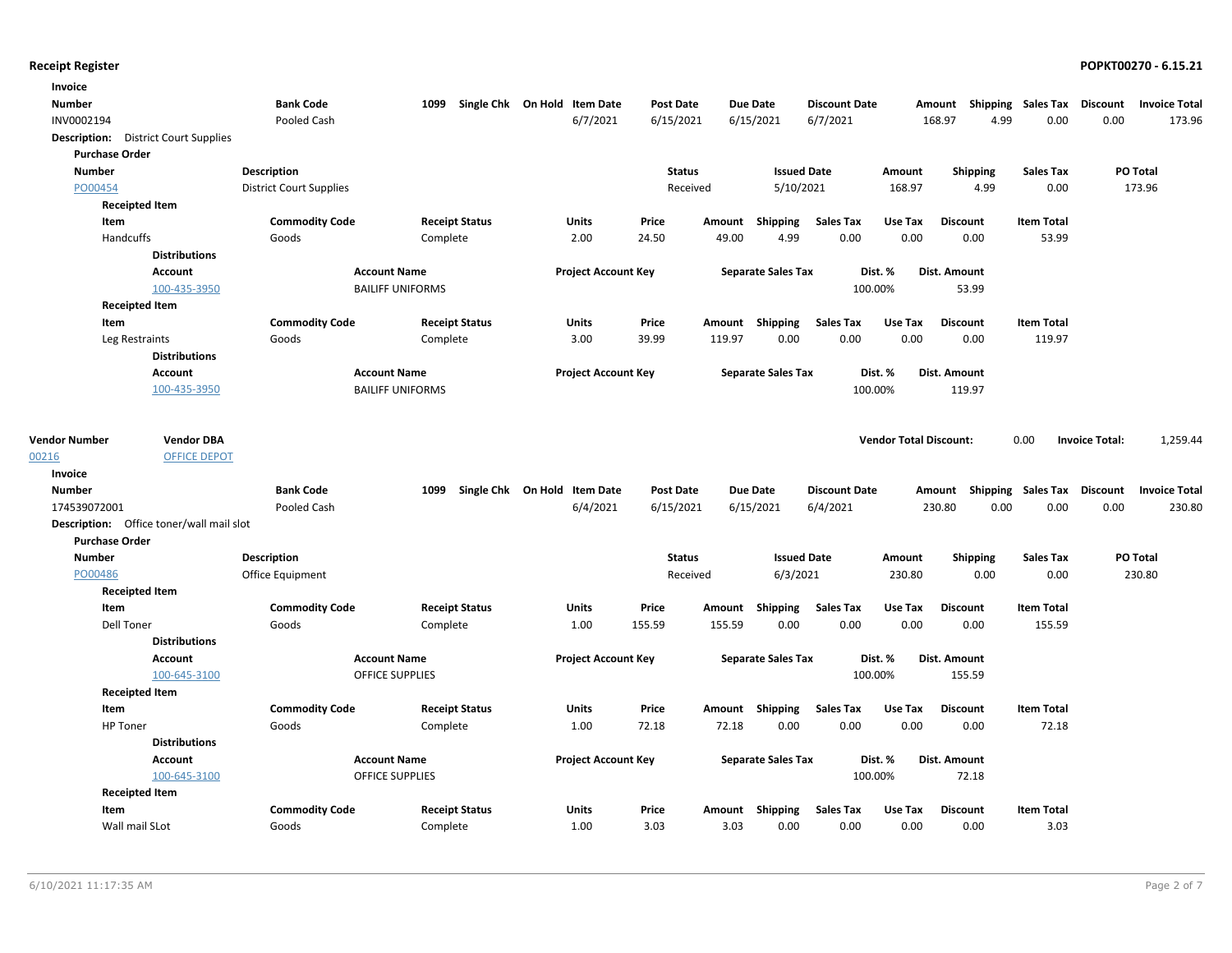| 100-645-3100 |                                                                                                                                                                                                                                                                                                                                                                                                                                                                                                                                   |                                                                                                                                                                                                                                  |                                                                                                                                                                                                                                                                                       |                                                                                                                                                                                                                                                        |                                                                                                                                                                                                            |                                                                                  |                                                                                                                                 |                                                                                                                                                                                                                                                                            | 3.03                                                                                                                                                                                                    |                                                                                                                                                                                                                   |                                                                                                                                         |                                    |
|--------------|-----------------------------------------------------------------------------------------------------------------------------------------------------------------------------------------------------------------------------------------------------------------------------------------------------------------------------------------------------------------------------------------------------------------------------------------------------------------------------------------------------------------------------------|----------------------------------------------------------------------------------------------------------------------------------------------------------------------------------------------------------------------------------|---------------------------------------------------------------------------------------------------------------------------------------------------------------------------------------------------------------------------------------------------------------------------------------|--------------------------------------------------------------------------------------------------------------------------------------------------------------------------------------------------------------------------------------------------------|------------------------------------------------------------------------------------------------------------------------------------------------------------------------------------------------------------|----------------------------------------------------------------------------------|---------------------------------------------------------------------------------------------------------------------------------|----------------------------------------------------------------------------------------------------------------------------------------------------------------------------------------------------------------------------------------------------------------------------|---------------------------------------------------------------------------------------------------------------------------------------------------------------------------------------------------------|-------------------------------------------------------------------------------------------------------------------------------------------------------------------------------------------------------------------|-----------------------------------------------------------------------------------------------------------------------------------------|------------------------------------|
|              |                                                                                                                                                                                                                                                                                                                                                                                                                                                                                                                                   |                                                                                                                                                                                                                                  |                                                                                                                                                                                                                                                                                       |                                                                                                                                                                                                                                                        |                                                                                                                                                                                                            |                                                                                  |                                                                                                                                 |                                                                                                                                                                                                                                                                            |                                                                                                                                                                                                         |                                                                                                                                                                                                                   |                                                                                                                                         |                                    |
|              | <b>Bank Code</b>                                                                                                                                                                                                                                                                                                                                                                                                                                                                                                                  | 1099                                                                                                                                                                                                                             |                                                                                                                                                                                                                                                                                       | <b>Post Date</b>                                                                                                                                                                                                                                       |                                                                                                                                                                                                            |                                                                                  |                                                                                                                                 |                                                                                                                                                                                                                                                                            |                                                                                                                                                                                                         |                                                                                                                                                                                                                   |                                                                                                                                         | <b>Invoice Total</b>               |
|              | Pooled Cash                                                                                                                                                                                                                                                                                                                                                                                                                                                                                                                       |                                                                                                                                                                                                                                  | 5/28/2021                                                                                                                                                                                                                                                                             | 6/15/2021                                                                                                                                                                                                                                              |                                                                                                                                                                                                            |                                                                                  | 5/28/2021                                                                                                                       |                                                                                                                                                                                                                                                                            |                                                                                                                                                                                                         | 0.00                                                                                                                                                                                                              | 0.00                                                                                                                                    | 169.95                             |
|              |                                                                                                                                                                                                                                                                                                                                                                                                                                                                                                                                   |                                                                                                                                                                                                                                  |                                                                                                                                                                                                                                                                                       |                                                                                                                                                                                                                                                        |                                                                                                                                                                                                            |                                                                                  |                                                                                                                                 |                                                                                                                                                                                                                                                                            |                                                                                                                                                                                                         |                                                                                                                                                                                                                   |                                                                                                                                         |                                    |
|              |                                                                                                                                                                                                                                                                                                                                                                                                                                                                                                                                   |                                                                                                                                                                                                                                  |                                                                                                                                                                                                                                                                                       |                                                                                                                                                                                                                                                        |                                                                                                                                                                                                            |                                                                                  |                                                                                                                                 |                                                                                                                                                                                                                                                                            |                                                                                                                                                                                                         |                                                                                                                                                                                                                   |                                                                                                                                         |                                    |
|              |                                                                                                                                                                                                                                                                                                                                                                                                                                                                                                                                   |                                                                                                                                                                                                                                  |                                                                                                                                                                                                                                                                                       | <b>Status</b>                                                                                                                                                                                                                                          |                                                                                                                                                                                                            |                                                                                  |                                                                                                                                 | Amount                                                                                                                                                                                                                                                                     | <b>Shipping</b>                                                                                                                                                                                         | <b>Sales Tax</b>                                                                                                                                                                                                  | PO Total                                                                                                                                |                                    |
|              |                                                                                                                                                                                                                                                                                                                                                                                                                                                                                                                                   |                                                                                                                                                                                                                                  |                                                                                                                                                                                                                                                                                       |                                                                                                                                                                                                                                                        |                                                                                                                                                                                                            |                                                                                  |                                                                                                                                 |                                                                                                                                                                                                                                                                            |                                                                                                                                                                                                         |                                                                                                                                                                                                                   |                                                                                                                                         | 169.95                             |
|              |                                                                                                                                                                                                                                                                                                                                                                                                                                                                                                                                   |                                                                                                                                                                                                                                  |                                                                                                                                                                                                                                                                                       |                                                                                                                                                                                                                                                        |                                                                                                                                                                                                            |                                                                                  |                                                                                                                                 |                                                                                                                                                                                                                                                                            |                                                                                                                                                                                                         |                                                                                                                                                                                                                   |                                                                                                                                         |                                    |
|              |                                                                                                                                                                                                                                                                                                                                                                                                                                                                                                                                   |                                                                                                                                                                                                                                  |                                                                                                                                                                                                                                                                                       |                                                                                                                                                                                                                                                        |                                                                                                                                                                                                            |                                                                                  |                                                                                                                                 |                                                                                                                                                                                                                                                                            |                                                                                                                                                                                                         |                                                                                                                                                                                                                   |                                                                                                                                         |                                    |
|              |                                                                                                                                                                                                                                                                                                                                                                                                                                                                                                                                   |                                                                                                                                                                                                                                  |                                                                                                                                                                                                                                                                                       |                                                                                                                                                                                                                                                        |                                                                                                                                                                                                            |                                                                                  |                                                                                                                                 |                                                                                                                                                                                                                                                                            |                                                                                                                                                                                                         |                                                                                                                                                                                                                   |                                                                                                                                         |                                    |
|              |                                                                                                                                                                                                                                                                                                                                                                                                                                                                                                                                   |                                                                                                                                                                                                                                  |                                                                                                                                                                                                                                                                                       |                                                                                                                                                                                                                                                        |                                                                                                                                                                                                            |                                                                                  |                                                                                                                                 |                                                                                                                                                                                                                                                                            |                                                                                                                                                                                                         |                                                                                                                                                                                                                   |                                                                                                                                         |                                    |
|              |                                                                                                                                                                                                                                                                                                                                                                                                                                                                                                                                   |                                                                                                                                                                                                                                  |                                                                                                                                                                                                                                                                                       |                                                                                                                                                                                                                                                        |                                                                                                                                                                                                            |                                                                                  |                                                                                                                                 |                                                                                                                                                                                                                                                                            |                                                                                                                                                                                                         |                                                                                                                                                                                                                   |                                                                                                                                         |                                    |
|              |                                                                                                                                                                                                                                                                                                                                                                                                                                                                                                                                   |                                                                                                                                                                                                                                  |                                                                                                                                                                                                                                                                                       |                                                                                                                                                                                                                                                        |                                                                                                                                                                                                            |                                                                                  |                                                                                                                                 |                                                                                                                                                                                                                                                                            |                                                                                                                                                                                                         |                                                                                                                                                                                                                   |                                                                                                                                         |                                    |
|              |                                                                                                                                                                                                                                                                                                                                                                                                                                                                                                                                   |                                                                                                                                                                                                                                  |                                                                                                                                                                                                                                                                                       |                                                                                                                                                                                                                                                        |                                                                                                                                                                                                            |                                                                                  |                                                                                                                                 |                                                                                                                                                                                                                                                                            |                                                                                                                                                                                                         |                                                                                                                                                                                                                   |                                                                                                                                         |                                    |
|              | <b>Bank Code</b>                                                                                                                                                                                                                                                                                                                                                                                                                                                                                                                  | 1099                                                                                                                                                                                                                             |                                                                                                                                                                                                                                                                                       | <b>Post Date</b>                                                                                                                                                                                                                                       |                                                                                                                                                                                                            |                                                                                  |                                                                                                                                 |                                                                                                                                                                                                                                                                            |                                                                                                                                                                                                         |                                                                                                                                                                                                                   | <b>Discount</b>                                                                                                                         | <b>Invoice Total</b>               |
|              | Pooled Cash                                                                                                                                                                                                                                                                                                                                                                                                                                                                                                                       |                                                                                                                                                                                                                                  | 5/28/2021                                                                                                                                                                                                                                                                             | 6/15/2021                                                                                                                                                                                                                                              |                                                                                                                                                                                                            |                                                                                  | 5/28/2021                                                                                                                       |                                                                                                                                                                                                                                                                            |                                                                                                                                                                                                         | 0.00                                                                                                                                                                                                              | 0.00                                                                                                                                    | 532.46                             |
|              |                                                                                                                                                                                                                                                                                                                                                                                                                                                                                                                                   |                                                                                                                                                                                                                                  |                                                                                                                                                                                                                                                                                       |                                                                                                                                                                                                                                                        |                                                                                                                                                                                                            |                                                                                  |                                                                                                                                 |                                                                                                                                                                                                                                                                            |                                                                                                                                                                                                         |                                                                                                                                                                                                                   |                                                                                                                                         |                                    |
|              |                                                                                                                                                                                                                                                                                                                                                                                                                                                                                                                                   |                                                                                                                                                                                                                                  |                                                                                                                                                                                                                                                                                       |                                                                                                                                                                                                                                                        |                                                                                                                                                                                                            |                                                                                  |                                                                                                                                 |                                                                                                                                                                                                                                                                            |                                                                                                                                                                                                         |                                                                                                                                                                                                                   |                                                                                                                                         |                                    |
|              |                                                                                                                                                                                                                                                                                                                                                                                                                                                                                                                                   |                                                                                                                                                                                                                                  |                                                                                                                                                                                                                                                                                       | <b>Status</b>                                                                                                                                                                                                                                          |                                                                                                                                                                                                            |                                                                                  |                                                                                                                                 | Amount                                                                                                                                                                                                                                                                     | <b>Shipping</b>                                                                                                                                                                                         | <b>Sales Tax</b>                                                                                                                                                                                                  | PO Total                                                                                                                                |                                    |
|              |                                                                                                                                                                                                                                                                                                                                                                                                                                                                                                                                   |                                                                                                                                                                                                                                  |                                                                                                                                                                                                                                                                                       |                                                                                                                                                                                                                                                        |                                                                                                                                                                                                            |                                                                                  |                                                                                                                                 | 532.46                                                                                                                                                                                                                                                                     | 0.00                                                                                                                                                                                                    | 0.00                                                                                                                                                                                                              |                                                                                                                                         | 532.46                             |
|              |                                                                                                                                                                                                                                                                                                                                                                                                                                                                                                                                   |                                                                                                                                                                                                                                  |                                                                                                                                                                                                                                                                                       |                                                                                                                                                                                                                                                        |                                                                                                                                                                                                            |                                                                                  |                                                                                                                                 |                                                                                                                                                                                                                                                                            |                                                                                                                                                                                                         |                                                                                                                                                                                                                   |                                                                                                                                         |                                    |
|              | <b>Commodity Code</b>                                                                                                                                                                                                                                                                                                                                                                                                                                                                                                             | <b>Receipt Status</b>                                                                                                                                                                                                            | <b>Units</b>                                                                                                                                                                                                                                                                          | Price                                                                                                                                                                                                                                                  |                                                                                                                                                                                                            | Shipping                                                                         | <b>Sales Tax</b>                                                                                                                | Use Tax                                                                                                                                                                                                                                                                    | <b>Discount</b>                                                                                                                                                                                         | <b>Item Total</b>                                                                                                                                                                                                 |                                                                                                                                         |                                    |
|              |                                                                                                                                                                                                                                                                                                                                                                                                                                                                                                                                   | Complete                                                                                                                                                                                                                         | 4.00                                                                                                                                                                                                                                                                                  | 37.44                                                                                                                                                                                                                                                  | 149.76                                                                                                                                                                                                     | 0.00                                                                             | 0.00                                                                                                                            | 0.00                                                                                                                                                                                                                                                                       | 0.00                                                                                                                                                                                                    | 149.76                                                                                                                                                                                                            |                                                                                                                                         |                                    |
|              |                                                                                                                                                                                                                                                                                                                                                                                                                                                                                                                                   |                                                                                                                                                                                                                                  |                                                                                                                                                                                                                                                                                       |                                                                                                                                                                                                                                                        |                                                                                                                                                                                                            |                                                                                  |                                                                                                                                 |                                                                                                                                                                                                                                                                            |                                                                                                                                                                                                         |                                                                                                                                                                                                                   |                                                                                                                                         |                                    |
|              |                                                                                                                                                                                                                                                                                                                                                                                                                                                                                                                                   |                                                                                                                                                                                                                                  |                                                                                                                                                                                                                                                                                       |                                                                                                                                                                                                                                                        |                                                                                                                                                                                                            |                                                                                  |                                                                                                                                 |                                                                                                                                                                                                                                                                            |                                                                                                                                                                                                         |                                                                                                                                                                                                                   |                                                                                                                                         |                                    |
|              |                                                                                                                                                                                                                                                                                                                                                                                                                                                                                                                                   |                                                                                                                                                                                                                                  |                                                                                                                                                                                                                                                                                       |                                                                                                                                                                                                                                                        |                                                                                                                                                                                                            |                                                                                  |                                                                                                                                 |                                                                                                                                                                                                                                                                            |                                                                                                                                                                                                         |                                                                                                                                                                                                                   |                                                                                                                                         |                                    |
|              |                                                                                                                                                                                                                                                                                                                                                                                                                                                                                                                                   |                                                                                                                                                                                                                                  |                                                                                                                                                                                                                                                                                       |                                                                                                                                                                                                                                                        |                                                                                                                                                                                                            |                                                                                  |                                                                                                                                 |                                                                                                                                                                                                                                                                            |                                                                                                                                                                                                         |                                                                                                                                                                                                                   |                                                                                                                                         |                                    |
|              |                                                                                                                                                                                                                                                                                                                                                                                                                                                                                                                                   |                                                                                                                                                                                                                                  |                                                                                                                                                                                                                                                                                       |                                                                                                                                                                                                                                                        |                                                                                                                                                                                                            |                                                                                  |                                                                                                                                 |                                                                                                                                                                                                                                                                            |                                                                                                                                                                                                         |                                                                                                                                                                                                                   |                                                                                                                                         |                                    |
|              |                                                                                                                                                                                                                                                                                                                                                                                                                                                                                                                                   |                                                                                                                                                                                                                                  |                                                                                                                                                                                                                                                                                       |                                                                                                                                                                                                                                                        |                                                                                                                                                                                                            |                                                                                  |                                                                                                                                 |                                                                                                                                                                                                                                                                            |                                                                                                                                                                                                         |                                                                                                                                                                                                                   |                                                                                                                                         |                                    |
|              |                                                                                                                                                                                                                                                                                                                                                                                                                                                                                                                                   |                                                                                                                                                                                                                                  |                                                                                                                                                                                                                                                                                       |                                                                                                                                                                                                                                                        |                                                                                                                                                                                                            |                                                                                  |                                                                                                                                 |                                                                                                                                                                                                                                                                            |                                                                                                                                                                                                         |                                                                                                                                                                                                                   |                                                                                                                                         |                                    |
|              |                                                                                                                                                                                                                                                                                                                                                                                                                                                                                                                                   |                                                                                                                                                                                                                                  |                                                                                                                                                                                                                                                                                       |                                                                                                                                                                                                                                                        |                                                                                                                                                                                                            |                                                                                  |                                                                                                                                 |                                                                                                                                                                                                                                                                            |                                                                                                                                                                                                         |                                                                                                                                                                                                                   |                                                                                                                                         |                                    |
|              |                                                                                                                                                                                                                                                                                                                                                                                                                                                                                                                                   |                                                                                                                                                                                                                                  |                                                                                                                                                                                                                                                                                       |                                                                                                                                                                                                                                                        |                                                                                                                                                                                                            |                                                                                  |                                                                                                                                 |                                                                                                                                                                                                                                                                            |                                                                                                                                                                                                         |                                                                                                                                                                                                                   |                                                                                                                                         |                                    |
|              |                                                                                                                                                                                                                                                                                                                                                                                                                                                                                                                                   |                                                                                                                                                                                                                                  |                                                                                                                                                                                                                                                                                       |                                                                                                                                                                                                                                                        |                                                                                                                                                                                                            |                                                                                  |                                                                                                                                 |                                                                                                                                                                                                                                                                            |                                                                                                                                                                                                         |                                                                                                                                                                                                                   |                                                                                                                                         |                                    |
|              |                                                                                                                                                                                                                                                                                                                                                                                                                                                                                                                                   |                                                                                                                                                                                                                                  |                                                                                                                                                                                                                                                                                       |                                                                                                                                                                                                                                                        |                                                                                                                                                                                                            |                                                                                  |                                                                                                                                 |                                                                                                                                                                                                                                                                            |                                                                                                                                                                                                         |                                                                                                                                                                                                                   |                                                                                                                                         |                                    |
|              |                                                                                                                                                                                                                                                                                                                                                                                                                                                                                                                                   |                                                                                                                                                                                                                                  |                                                                                                                                                                                                                                                                                       |                                                                                                                                                                                                                                                        |                                                                                                                                                                                                            |                                                                                  |                                                                                                                                 |                                                                                                                                                                                                                                                                            |                                                                                                                                                                                                         |                                                                                                                                                                                                                   |                                                                                                                                         |                                    |
|              |                                                                                                                                                                                                                                                                                                                                                                                                                                                                                                                                   |                                                                                                                                                                                                                                  |                                                                                                                                                                                                                                                                                       |                                                                                                                                                                                                                                                        |                                                                                                                                                                                                            |                                                                                  |                                                                                                                                 |                                                                                                                                                                                                                                                                            |                                                                                                                                                                                                         |                                                                                                                                                                                                                   |                                                                                                                                         |                                    |
|              |                                                                                                                                                                                                                                                                                                                                                                                                                                                                                                                                   |                                                                                                                                                                                                                                  |                                                                                                                                                                                                                                                                                       |                                                                                                                                                                                                                                                        |                                                                                                                                                                                                            |                                                                                  |                                                                                                                                 |                                                                                                                                                                                                                                                                            |                                                                                                                                                                                                         |                                                                                                                                                                                                                   |                                                                                                                                         |                                    |
|              | <b>Distributions</b><br><b>Account</b><br><b>Description:</b> DVD Drives<br><b>Purchase Order</b><br><b>Receipted Item</b><br>CD/DVD Drives<br><b>Distributions</b><br><b>Account</b><br>100-503-5760<br><b>Description:</b> Office Supplies<br><b>Purchase Order</b><br><b>Receipted Item</b><br><b>Distributions</b><br><b>Account</b><br>100-475-3100<br><b>Receipted Item</b><br>HP 05X (CE505X) Back Ink<br><b>Distributions</b><br><b>Account</b><br>100-475-3100<br><b>Receipted Item</b><br>HP 508A Black Toner Cartridge | <b>Description</b><br><b>DVD Drives</b><br><b>Commodity Code</b><br>Goods<br><b>Description</b><br>Office Supplies<br>Boise® X-9® Multi-Use Copy Pape: Goods<br><b>Commodity Code</b><br>Goods<br><b>Commodity Code</b><br>Goods | <b>Account Name</b><br><b>OFFICE SUPPLIES</b><br><b>Receipt Status</b><br>Complete<br><b>Account Name</b><br><b>Account Name</b><br><b>OFFICE SUPPLIES</b><br><b>Receipt Status</b><br>Complete<br><b>Account Name</b><br><b>OFFICE SUPPLIES</b><br><b>Receipt Status</b><br>Complete | Single Chk On Hold Item Date<br><b>Units</b><br>5.00<br><b>COUNTY COMPUTER REPLACEMENT</b><br>Single Chk On Hold Item Date<br><b>Vendor Part Number:</b><br>Units<br>1.00<br><b>Vendor Part Number:</b><br>Units<br>1.00<br><b>Vendor Part Number:</b> | <b>Project Account Key</b><br>Price<br>33.99<br><b>Project Account Key</b><br>196517<br><b>Project Account Key</b><br>Price<br>110.03<br>878310<br><b>Project Account Key</b><br>Price<br>139.20<br>508901 | Received<br>Amount<br>169.95<br>Received<br>Amount<br>Amount<br>110.03<br>139.20 | <b>Due Date</b><br>6/15/2021<br>Shipping<br>0.00<br><b>Due Date</b><br>6/15/2021<br>Shipping<br>0.00<br>Amount Shipping<br>0.00 | <b>Separate Sales Tax</b><br><b>Issued Date</b><br>5/28/2021<br><b>Sales Tax</b><br>0.00<br><b>Separate Sales Tax</b><br><b>Issued Date</b><br>5/26/2021<br><b>Separate Sales Tax</b><br><b>Sales Tax</b><br>0.00<br><b>Separate Sales Tax</b><br><b>Sales Tax</b><br>0.00 | Dist. %<br>100.00%<br><b>Discount Date</b><br>169.95<br>Use Tax<br>0.00<br>Dist. %<br>100.00%<br><b>Discount Date</b><br>Dist. %<br>100.00%<br>Use Tax<br>0.00<br>Dist. %<br>100.00%<br>Use Tax<br>0.00 | Dist. Amount<br>169.95<br>0.00<br><b>Discount</b><br>0.00<br>Dist. Amount<br>169.95<br>Amount<br>532.46<br>Dist. Amount<br>149.76<br><b>Discount</b><br>0.00<br>Dist. Amount<br>110.03<br><b>Discount</b><br>0.00 | 0.00<br>0.00<br><b>Item Total</b><br>169.95<br>Shipping Sales Tax<br>0.00<br><b>Item Total</b><br>110.03<br><b>Item Total</b><br>139.20 | Amount Shipping Sales Tax Discount |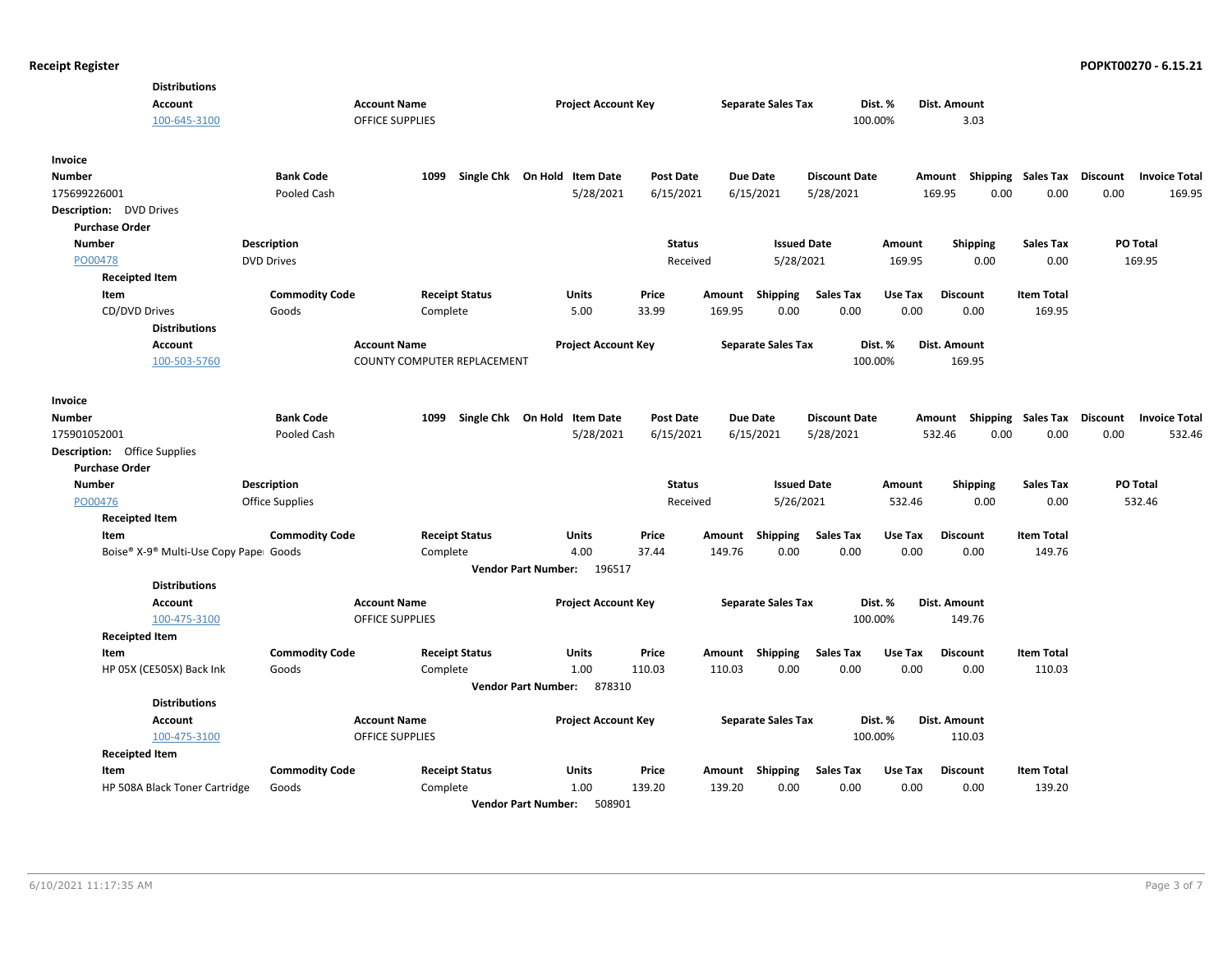| <b>Distributions</b>                    |                        |                                    |                                       |                  |        |                           |                      |         |                           |                   |                                  |        |
|-----------------------------------------|------------------------|------------------------------------|---------------------------------------|------------------|--------|---------------------------|----------------------|---------|---------------------------|-------------------|----------------------------------|--------|
| Account                                 |                        | <b>Account Name</b>                | <b>Project Account Key</b>            |                  |        | <b>Separate Sales Tax</b> |                      | Dist. % | Dist. Amount              |                   |                                  |        |
| 100-475-3100                            |                        | <b>OFFICE SUPPLIES</b>             |                                       |                  |        |                           |                      | 100.00% | 139.20                    |                   |                                  |        |
| <b>Receipted Item</b>                   |                        |                                    |                                       |                  |        |                           |                      |         |                           |                   |                                  |        |
| Item                                    | <b>Commodity Code</b>  | <b>Receipt Status</b>              | Units                                 | Price            | Amount | Shipping                  | <b>Sales Tax</b>     | Use Tax | <b>Discount</b>           | <b>Item Total</b> |                                  |        |
| HP LaserJet 58A Black Toner Cartr Goods |                        | Complete                           | 1.00                                  | 105.99           | 105.99 | 0.00                      | 0.00                 | 0.00    | 0.00                      | 105.99            |                                  |        |
|                                         |                        |                                    | 7093346<br><b>Vendor Part Number:</b> |                  |        |                           |                      |         |                           |                   |                                  |        |
| <b>Distributions</b>                    |                        |                                    |                                       |                  |        |                           |                      |         |                           |                   |                                  |        |
| Account                                 |                        | <b>Account Name</b>                | <b>Project Account Key</b>            |                  |        | <b>Separate Sales Tax</b> |                      | Dist. % | Dist. Amount              |                   |                                  |        |
| 100-475-3100                            |                        | OFFICE SUPPLIES                    |                                       |                  |        |                           |                      | 100.00% | 105.99                    |                   |                                  |        |
| <b>Receipted Item</b>                   |                        |                                    |                                       |                  |        |                           |                      |         |                           |                   |                                  |        |
| Item                                    | <b>Commodity Code</b>  | <b>Receipt Status</b>              | Units                                 | Price            |        | Amount Shipping           | <b>Sales Tax</b>     | Use Tax | <b>Discount</b>           | <b>Item Total</b> |                                  |        |
| Office Depot® Brand Clasp Envelo Goods  |                        | Complete                           | 2.00                                  | 13.74            | 27.48  | 0.00                      | 0.00                 | 0.00    | 0.00                      | 27.48             |                                  |        |
|                                         |                        |                                    | <b>Vendor Part Number:</b><br>296278  |                  |        |                           |                      |         |                           |                   |                                  |        |
| <b>Distributions</b>                    |                        |                                    |                                       |                  |        |                           |                      |         |                           |                   |                                  |        |
| Account                                 |                        | <b>Account Name</b>                | <b>Project Account Key</b>            |                  |        | <b>Separate Sales Tax</b> |                      | Dist. % | Dist. Amount              |                   |                                  |        |
| 100-475-3100                            |                        | <b>OFFICE SUPPLIES</b>             |                                       |                  |        |                           |                      | 100.00% | 27.48                     |                   |                                  |        |
|                                         |                        |                                    |                                       |                  |        |                           |                      |         |                           |                   |                                  |        |
| Invoice                                 |                        |                                    |                                       |                  |        |                           |                      |         |                           |                   |                                  |        |
| <b>Number</b>                           | <b>Bank Code</b>       | 1099                               | Single Chk On Hold Item Date          | <b>Post Date</b> |        | <b>Due Date</b>           | <b>Discount Date</b> |         | Amount Shipping Sales Tax |                   | Discount<br><b>Invoice Total</b> |        |
| 175901052002                            | Pooled Cash            |                                    | 5/28/2021                             | 6/15/2021        |        | 6/15/2021                 | 5/28/2021            |         | 20.96<br>0.00             | 0.00              | 0.00                             | 20.96  |
| <b>Description:</b> Office Supplies     |                        |                                    |                                       |                  |        |                           |                      |         |                           |                   |                                  |        |
| <b>Purchase Order</b>                   |                        |                                    |                                       |                  |        |                           |                      |         |                           |                   |                                  |        |
| <b>Number</b>                           | <b>Description</b>     |                                    |                                       | <b>Status</b>    |        | <b>Issued Date</b>        |                      | Amount  | <b>Shipping</b>           | Sales Tax         | PO Total                         |        |
| PO00476                                 | <b>Office Supplies</b> |                                    |                                       | Received         |        | 5/26/2021                 |                      | 20.96   | 0.00                      | 0.00              | 20.96                            |        |
| <b>Receipted Item</b>                   |                        |                                    |                                       |                  |        |                           |                      |         |                           |                   |                                  |        |
| Item                                    | <b>Commodity Code</b>  | <b>Receipt Status</b>              | Units                                 | Price            | Amount | Shipping                  | <b>Sales Tax</b>     | Use Tax | <b>Discount</b>           | <b>Item Total</b> |                                  |        |
| Office Depot® Brand Jumbo Paper Goods   |                        | Complete                           | 4.00                                  | 5.24             | 20.96  | 0.00                      | 0.00                 | 0.00    | 0.00                      | 20.96             |                                  |        |
|                                         |                        |                                    | <b>Vendor Part Number:</b><br>221784  |                  |        |                           |                      |         |                           |                   |                                  |        |
| <b>Distributions</b>                    |                        |                                    |                                       |                  |        |                           |                      |         |                           |                   |                                  |        |
| <b>Account</b>                          |                        | <b>Account Name</b>                | <b>Project Account Key</b>            |                  |        | <b>Separate Sales Tax</b> |                      | Dist. % | Dist. Amount              |                   |                                  |        |
| 100-475-3100                            |                        | <b>OFFICE SUPPLIES</b>             |                                       |                  |        |                           |                      | 100.00% | 20.96                     |                   |                                  |        |
|                                         |                        |                                    |                                       |                  |        |                           |                      |         |                           |                   |                                  |        |
| Invoice                                 |                        |                                    |                                       |                  |        |                           |                      |         |                           |                   |                                  |        |
| <b>Number</b>                           | <b>Bank Code</b>       | 1099                               | Single Chk On Hold Item Date          | <b>Post Date</b> |        | <b>Due Date</b>           | <b>Discount Date</b> |         | Amount Shipping Sales Tax |                   | Discount<br><b>Invoice Total</b> |        |
| 175903542001                            | Pooled Cash            |                                    | 5/28/2021                             | 6/15/2021        |        | 6/15/2021                 | 5/28/2021            |         | 129.98<br>0.00            | 0.00              | 0.00                             | 129.98 |
| <b>Description:</b> Office Supplies     |                        |                                    |                                       |                  |        |                           |                      |         |                           |                   |                                  |        |
| <b>Purchase Order</b>                   |                        |                                    |                                       |                  |        |                           |                      |         |                           |                   |                                  |        |
| <b>Number</b>                           | <b>Description</b>     |                                    |                                       | <b>Status</b>    |        | <b>Issued Date</b>        |                      | Amount  | <b>Shipping</b>           | <b>Sales Tax</b>  | PO Total                         |        |
| PO00476                                 | Office Supplies        |                                    |                                       | Received         |        | 5/26/2021                 |                      | 129.98  | 0.00                      | 0.00              | 129.98                           |        |
| <b>Receipted Item</b>                   |                        |                                    |                                       |                  |        |                           |                      |         |                           |                   |                                  |        |
| Item                                    | <b>Commodity Code</b>  | <b>Receipt Status</b>              | <b>Units</b>                          | Price            | Amount | <b>Shipping</b>           | <b>Sales Tax</b>     | Use Tax | <b>Discount</b>           | <b>Item Total</b> |                                  |        |
| Centon DataStick Pro USB 2.0 Flas Goods |                        | Complete                           | 2.00                                  | 64.99            | 129.98 | 0.00                      | 0.00                 | 0.00    | 0.00                      | 129.98            |                                  |        |
|                                         |                        | $11 - 12$<br>allows Provide Allies | 2454022                               |                  |        |                           |                      |         |                           |                   |                                  |        |

**Vendor Part Number:** 3154072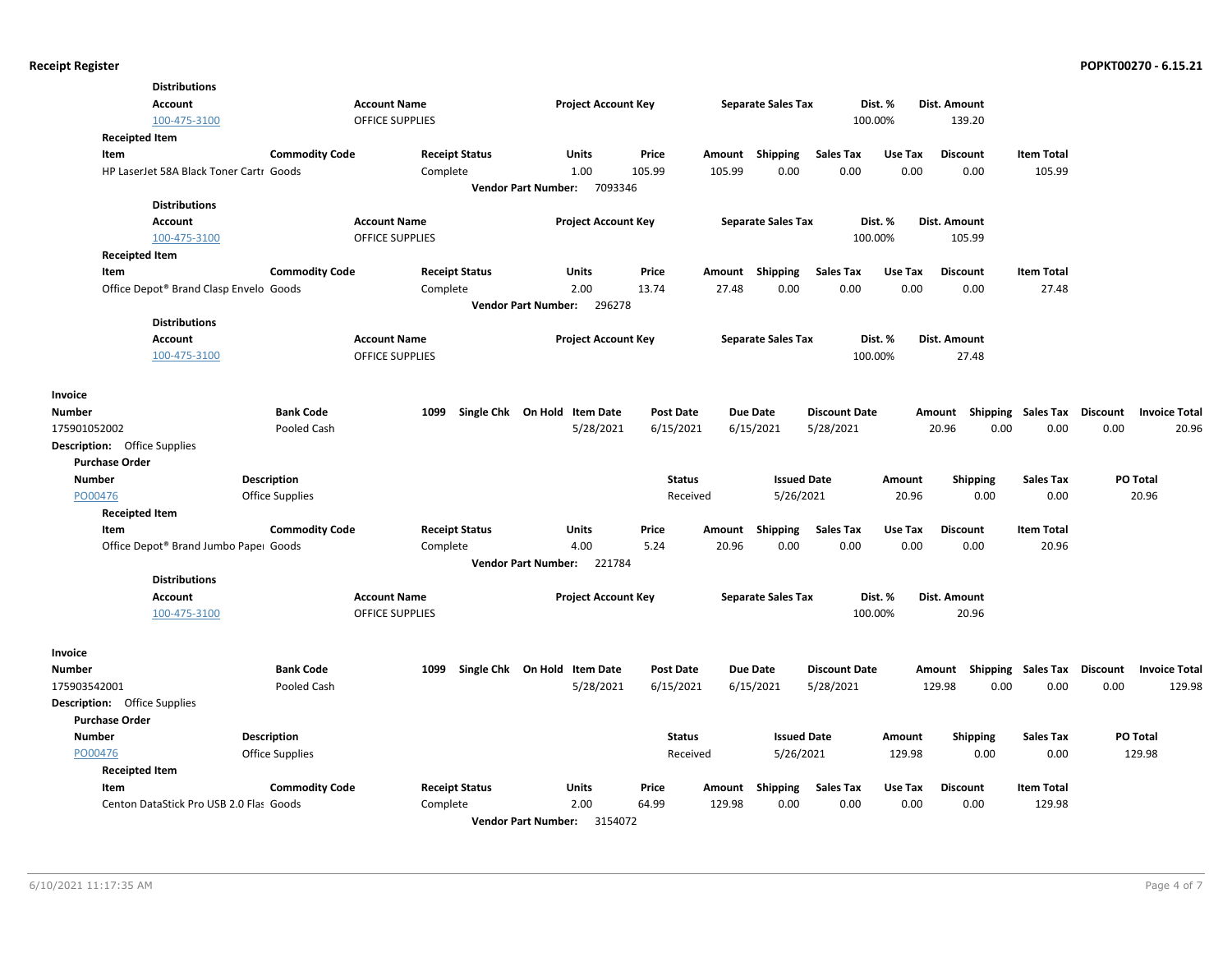| <b>Account</b><br><b>Account Name</b><br><b>Project Account Key</b><br><b>Separate Sales Tax</b><br>Dist. %<br>Dist. Amount<br>100-475-3100<br><b>OFFICE SUPPLIES</b><br>129.98<br>100.00%<br>Invoice<br><b>Number</b><br><b>Bank Code</b><br>Single Chk On Hold Item Date<br><b>Post Date</b><br><b>Due Date</b><br><b>Discount Date</b><br>Shipping Sales Tax<br><b>Discount</b><br>1099<br>Amount<br><b>Invoice Total</b><br>175903543001<br>Pooled Cash<br>5/28/2021<br>6/15/2021<br>6/15/2021<br>5/28/2021<br>69.30<br>0.00<br>0.00<br>0.00<br>69.30<br><b>Description:</b> Office Supplies<br><b>Purchase Order</b><br><b>Number</b><br>Description<br><b>Status</b><br><b>Issued Date</b><br>Shipping<br><b>Sales Tax</b><br>PO Total<br>Amount<br>PO00476<br>Office Supplies<br>5/26/2021<br>69.30<br>0.00<br>0.00<br>69.30<br>Received<br><b>Receipted Item</b><br><b>Sales Tax</b><br><b>Commodity Code</b><br><b>Receipt Status</b><br>Units<br>Price<br>Shipping<br>Use Tax<br><b>Discount</b><br><b>Item Total</b><br>Item<br>Amount<br>Verbatim® DVD-R Recordable Me Goods<br>3.00<br>23.10<br>69.30<br>0.00<br>0.00<br>0.00<br>69.30<br>Complete<br>0.00<br>Vendor Part Number: 314928<br><b>Distributions</b><br>Account<br><b>Account Name</b><br><b>Project Account Key</b><br><b>Separate Sales Tax</b><br>Dist. %<br>Dist. Amount<br><b>OFFICE SUPPLIES</b><br>100-475-3100<br>100.00%<br>69.30<br>Invoice<br>Single Chk On Hold Item Date<br><b>Bank Code</b><br>1099<br><b>Post Date</b><br>Due Date<br><b>Discount Date</b><br><b>Shipping Sales Tax</b><br>Discount<br><b>Invoice Total</b><br><b>Number</b><br>Amount<br>0.00<br>175934776001<br>Pooled Cash<br>5/28/2021<br>6/15/2021<br>6/15/2021<br>5/28/2021<br>105.99<br>0.00<br>0.00<br>105.99<br>Description: Pct 3 Toner<br><b>Purchase Order</b><br><b>Number</b><br>Description<br><b>Status</b><br><b>Issued Date</b><br>Amount<br><b>Shipping</b><br>Sales Tax<br><b>PO Total</b><br>105.99<br>0.00<br>0.00<br>105.99<br>PO00479<br>Toner<br>Received<br>5/28/2021<br><b>Receipted Item</b><br><b>Commodity Code</b><br><b>Receipt Status</b><br><b>Units</b><br>Price<br>Shipping<br><b>Sales Tax</b><br>Use Tax<br><b>Discount</b><br><b>Item Total</b><br>Item<br>Amount<br>58A<br>105.99<br>105.99<br>0.00<br>0.00<br>0.00<br>0.00<br>105.99<br>Goods<br>Complete<br>1.00 |
|--------------------------------------------------------------------------------------------------------------------------------------------------------------------------------------------------------------------------------------------------------------------------------------------------------------------------------------------------------------------------------------------------------------------------------------------------------------------------------------------------------------------------------------------------------------------------------------------------------------------------------------------------------------------------------------------------------------------------------------------------------------------------------------------------------------------------------------------------------------------------------------------------------------------------------------------------------------------------------------------------------------------------------------------------------------------------------------------------------------------------------------------------------------------------------------------------------------------------------------------------------------------------------------------------------------------------------------------------------------------------------------------------------------------------------------------------------------------------------------------------------------------------------------------------------------------------------------------------------------------------------------------------------------------------------------------------------------------------------------------------------------------------------------------------------------------------------------------------------------------------------------------------------------------------------------------------------------------------------------------------------------------------------------------------------------------------------------------------------------------------------------------------------------------------------------------------------------------------------------------------------------------------------------------------------------------------------------------------------------------|
|                                                                                                                                                                                                                                                                                                                                                                                                                                                                                                                                                                                                                                                                                                                                                                                                                                                                                                                                                                                                                                                                                                                                                                                                                                                                                                                                                                                                                                                                                                                                                                                                                                                                                                                                                                                                                                                                                                                                                                                                                                                                                                                                                                                                                                                                                                                                                                    |
|                                                                                                                                                                                                                                                                                                                                                                                                                                                                                                                                                                                                                                                                                                                                                                                                                                                                                                                                                                                                                                                                                                                                                                                                                                                                                                                                                                                                                                                                                                                                                                                                                                                                                                                                                                                                                                                                                                                                                                                                                                                                                                                                                                                                                                                                                                                                                                    |
|                                                                                                                                                                                                                                                                                                                                                                                                                                                                                                                                                                                                                                                                                                                                                                                                                                                                                                                                                                                                                                                                                                                                                                                                                                                                                                                                                                                                                                                                                                                                                                                                                                                                                                                                                                                                                                                                                                                                                                                                                                                                                                                                                                                                                                                                                                                                                                    |
|                                                                                                                                                                                                                                                                                                                                                                                                                                                                                                                                                                                                                                                                                                                                                                                                                                                                                                                                                                                                                                                                                                                                                                                                                                                                                                                                                                                                                                                                                                                                                                                                                                                                                                                                                                                                                                                                                                                                                                                                                                                                                                                                                                                                                                                                                                                                                                    |
|                                                                                                                                                                                                                                                                                                                                                                                                                                                                                                                                                                                                                                                                                                                                                                                                                                                                                                                                                                                                                                                                                                                                                                                                                                                                                                                                                                                                                                                                                                                                                                                                                                                                                                                                                                                                                                                                                                                                                                                                                                                                                                                                                                                                                                                                                                                                                                    |
|                                                                                                                                                                                                                                                                                                                                                                                                                                                                                                                                                                                                                                                                                                                                                                                                                                                                                                                                                                                                                                                                                                                                                                                                                                                                                                                                                                                                                                                                                                                                                                                                                                                                                                                                                                                                                                                                                                                                                                                                                                                                                                                                                                                                                                                                                                                                                                    |
|                                                                                                                                                                                                                                                                                                                                                                                                                                                                                                                                                                                                                                                                                                                                                                                                                                                                                                                                                                                                                                                                                                                                                                                                                                                                                                                                                                                                                                                                                                                                                                                                                                                                                                                                                                                                                                                                                                                                                                                                                                                                                                                                                                                                                                                                                                                                                                    |
|                                                                                                                                                                                                                                                                                                                                                                                                                                                                                                                                                                                                                                                                                                                                                                                                                                                                                                                                                                                                                                                                                                                                                                                                                                                                                                                                                                                                                                                                                                                                                                                                                                                                                                                                                                                                                                                                                                                                                                                                                                                                                                                                                                                                                                                                                                                                                                    |
|                                                                                                                                                                                                                                                                                                                                                                                                                                                                                                                                                                                                                                                                                                                                                                                                                                                                                                                                                                                                                                                                                                                                                                                                                                                                                                                                                                                                                                                                                                                                                                                                                                                                                                                                                                                                                                                                                                                                                                                                                                                                                                                                                                                                                                                                                                                                                                    |
|                                                                                                                                                                                                                                                                                                                                                                                                                                                                                                                                                                                                                                                                                                                                                                                                                                                                                                                                                                                                                                                                                                                                                                                                                                                                                                                                                                                                                                                                                                                                                                                                                                                                                                                                                                                                                                                                                                                                                                                                                                                                                                                                                                                                                                                                                                                                                                    |
|                                                                                                                                                                                                                                                                                                                                                                                                                                                                                                                                                                                                                                                                                                                                                                                                                                                                                                                                                                                                                                                                                                                                                                                                                                                                                                                                                                                                                                                                                                                                                                                                                                                                                                                                                                                                                                                                                                                                                                                                                                                                                                                                                                                                                                                                                                                                                                    |
|                                                                                                                                                                                                                                                                                                                                                                                                                                                                                                                                                                                                                                                                                                                                                                                                                                                                                                                                                                                                                                                                                                                                                                                                                                                                                                                                                                                                                                                                                                                                                                                                                                                                                                                                                                                                                                                                                                                                                                                                                                                                                                                                                                                                                                                                                                                                                                    |
|                                                                                                                                                                                                                                                                                                                                                                                                                                                                                                                                                                                                                                                                                                                                                                                                                                                                                                                                                                                                                                                                                                                                                                                                                                                                                                                                                                                                                                                                                                                                                                                                                                                                                                                                                                                                                                                                                                                                                                                                                                                                                                                                                                                                                                                                                                                                                                    |
|                                                                                                                                                                                                                                                                                                                                                                                                                                                                                                                                                                                                                                                                                                                                                                                                                                                                                                                                                                                                                                                                                                                                                                                                                                                                                                                                                                                                                                                                                                                                                                                                                                                                                                                                                                                                                                                                                                                                                                                                                                                                                                                                                                                                                                                                                                                                                                    |
|                                                                                                                                                                                                                                                                                                                                                                                                                                                                                                                                                                                                                                                                                                                                                                                                                                                                                                                                                                                                                                                                                                                                                                                                                                                                                                                                                                                                                                                                                                                                                                                                                                                                                                                                                                                                                                                                                                                                                                                                                                                                                                                                                                                                                                                                                                                                                                    |
|                                                                                                                                                                                                                                                                                                                                                                                                                                                                                                                                                                                                                                                                                                                                                                                                                                                                                                                                                                                                                                                                                                                                                                                                                                                                                                                                                                                                                                                                                                                                                                                                                                                                                                                                                                                                                                                                                                                                                                                                                                                                                                                                                                                                                                                                                                                                                                    |
|                                                                                                                                                                                                                                                                                                                                                                                                                                                                                                                                                                                                                                                                                                                                                                                                                                                                                                                                                                                                                                                                                                                                                                                                                                                                                                                                                                                                                                                                                                                                                                                                                                                                                                                                                                                                                                                                                                                                                                                                                                                                                                                                                                                                                                                                                                                                                                    |
|                                                                                                                                                                                                                                                                                                                                                                                                                                                                                                                                                                                                                                                                                                                                                                                                                                                                                                                                                                                                                                                                                                                                                                                                                                                                                                                                                                                                                                                                                                                                                                                                                                                                                                                                                                                                                                                                                                                                                                                                                                                                                                                                                                                                                                                                                                                                                                    |
|                                                                                                                                                                                                                                                                                                                                                                                                                                                                                                                                                                                                                                                                                                                                                                                                                                                                                                                                                                                                                                                                                                                                                                                                                                                                                                                                                                                                                                                                                                                                                                                                                                                                                                                                                                                                                                                                                                                                                                                                                                                                                                                                                                                                                                                                                                                                                                    |
|                                                                                                                                                                                                                                                                                                                                                                                                                                                                                                                                                                                                                                                                                                                                                                                                                                                                                                                                                                                                                                                                                                                                                                                                                                                                                                                                                                                                                                                                                                                                                                                                                                                                                                                                                                                                                                                                                                                                                                                                                                                                                                                                                                                                                                                                                                                                                                    |
|                                                                                                                                                                                                                                                                                                                                                                                                                                                                                                                                                                                                                                                                                                                                                                                                                                                                                                                                                                                                                                                                                                                                                                                                                                                                                                                                                                                                                                                                                                                                                                                                                                                                                                                                                                                                                                                                                                                                                                                                                                                                                                                                                                                                                                                                                                                                                                    |
|                                                                                                                                                                                                                                                                                                                                                                                                                                                                                                                                                                                                                                                                                                                                                                                                                                                                                                                                                                                                                                                                                                                                                                                                                                                                                                                                                                                                                                                                                                                                                                                                                                                                                                                                                                                                                                                                                                                                                                                                                                                                                                                                                                                                                                                                                                                                                                    |
|                                                                                                                                                                                                                                                                                                                                                                                                                                                                                                                                                                                                                                                                                                                                                                                                                                                                                                                                                                                                                                                                                                                                                                                                                                                                                                                                                                                                                                                                                                                                                                                                                                                                                                                                                                                                                                                                                                                                                                                                                                                                                                                                                                                                                                                                                                                                                                    |
|                                                                                                                                                                                                                                                                                                                                                                                                                                                                                                                                                                                                                                                                                                                                                                                                                                                                                                                                                                                                                                                                                                                                                                                                                                                                                                                                                                                                                                                                                                                                                                                                                                                                                                                                                                                                                                                                                                                                                                                                                                                                                                                                                                                                                                                                                                                                                                    |
|                                                                                                                                                                                                                                                                                                                                                                                                                                                                                                                                                                                                                                                                                                                                                                                                                                                                                                                                                                                                                                                                                                                                                                                                                                                                                                                                                                                                                                                                                                                                                                                                                                                                                                                                                                                                                                                                                                                                                                                                                                                                                                                                                                                                                                                                                                                                                                    |
|                                                                                                                                                                                                                                                                                                                                                                                                                                                                                                                                                                                                                                                                                                                                                                                                                                                                                                                                                                                                                                                                                                                                                                                                                                                                                                                                                                                                                                                                                                                                                                                                                                                                                                                                                                                                                                                                                                                                                                                                                                                                                                                                                                                                                                                                                                                                                                    |
|                                                                                                                                                                                                                                                                                                                                                                                                                                                                                                                                                                                                                                                                                                                                                                                                                                                                                                                                                                                                                                                                                                                                                                                                                                                                                                                                                                                                                                                                                                                                                                                                                                                                                                                                                                                                                                                                                                                                                                                                                                                                                                                                                                                                                                                                                                                                                                    |
| <b>Distributions</b>                                                                                                                                                                                                                                                                                                                                                                                                                                                                                                                                                                                                                                                                                                                                                                                                                                                                                                                                                                                                                                                                                                                                                                                                                                                                                                                                                                                                                                                                                                                                                                                                                                                                                                                                                                                                                                                                                                                                                                                                                                                                                                                                                                                                                                                                                                                                               |
| Account<br><b>Account Name</b><br><b>Project Account Key</b><br><b>Separate Sales Tax</b><br>Dist. %<br>Dist. Amount                                                                                                                                                                                                                                                                                                                                                                                                                                                                                                                                                                                                                                                                                                                                                                                                                                                                                                                                                                                                                                                                                                                                                                                                                                                                                                                                                                                                                                                                                                                                                                                                                                                                                                                                                                                                                                                                                                                                                                                                                                                                                                                                                                                                                                               |
| <b>OFFICE SUPPLIES</b><br>100.00%<br>105.99<br>230-623-3100                                                                                                                                                                                                                                                                                                                                                                                                                                                                                                                                                                                                                                                                                                                                                                                                                                                                                                                                                                                                                                                                                                                                                                                                                                                                                                                                                                                                                                                                                                                                                                                                                                                                                                                                                                                                                                                                                                                                                                                                                                                                                                                                                                                                                                                                                                        |
| <b>Vendor Number</b><br><b>Vendor DBA</b><br><b>Vendor Total Discount:</b><br>0.00<br><b>Invoice Total:</b><br>839.83                                                                                                                                                                                                                                                                                                                                                                                                                                                                                                                                                                                                                                                                                                                                                                                                                                                                                                                                                                                                                                                                                                                                                                                                                                                                                                                                                                                                                                                                                                                                                                                                                                                                                                                                                                                                                                                                                                                                                                                                                                                                                                                                                                                                                                              |
| <b>SMITH MUNICIPAL SUPPL</b><br>00161                                                                                                                                                                                                                                                                                                                                                                                                                                                                                                                                                                                                                                                                                                                                                                                                                                                                                                                                                                                                                                                                                                                                                                                                                                                                                                                                                                                                                                                                                                                                                                                                                                                                                                                                                                                                                                                                                                                                                                                                                                                                                                                                                                                                                                                                                                                              |
| Invoice                                                                                                                                                                                                                                                                                                                                                                                                                                                                                                                                                                                                                                                                                                                                                                                                                                                                                                                                                                                                                                                                                                                                                                                                                                                                                                                                                                                                                                                                                                                                                                                                                                                                                                                                                                                                                                                                                                                                                                                                                                                                                                                                                                                                                                                                                                                                                            |
| <b>Bank Code</b><br>1099<br>Single Chk On Hold Item Date<br><b>Post Date</b><br>Due Date<br><b>Discount Date</b><br>Amount Shipping Sales Tax<br>Discount<br><b>Invoice Total</b><br><b>Number</b>                                                                                                                                                                                                                                                                                                                                                                                                                                                                                                                                                                                                                                                                                                                                                                                                                                                                                                                                                                                                                                                                                                                                                                                                                                                                                                                                                                                                                                                                                                                                                                                                                                                                                                                                                                                                                                                                                                                                                                                                                                                                                                                                                                 |
| 6/1/2021<br>0.00<br>00-19398<br>Pooled Cash<br>6/15/2021<br>6/15/2021<br>6/1/2021<br>677.28<br>162.55<br>0.00<br>839.83                                                                                                                                                                                                                                                                                                                                                                                                                                                                                                                                                                                                                                                                                                                                                                                                                                                                                                                                                                                                                                                                                                                                                                                                                                                                                                                                                                                                                                                                                                                                                                                                                                                                                                                                                                                                                                                                                                                                                                                                                                                                                                                                                                                                                                            |
| <b>Description:</b> Pct 3 Traffic Signs                                                                                                                                                                                                                                                                                                                                                                                                                                                                                                                                                                                                                                                                                                                                                                                                                                                                                                                                                                                                                                                                                                                                                                                                                                                                                                                                                                                                                                                                                                                                                                                                                                                                                                                                                                                                                                                                                                                                                                                                                                                                                                                                                                                                                                                                                                                            |
| <b>Purchase Order</b>                                                                                                                                                                                                                                                                                                                                                                                                                                                                                                                                                                                                                                                                                                                                                                                                                                                                                                                                                                                                                                                                                                                                                                                                                                                                                                                                                                                                                                                                                                                                                                                                                                                                                                                                                                                                                                                                                                                                                                                                                                                                                                                                                                                                                                                                                                                                              |
| <b>Number</b><br><b>Description</b><br><b>PO Total</b><br><b>Status</b><br><b>Issued Date</b><br>Amount<br><b>Shipping</b><br>Sales Tax                                                                                                                                                                                                                                                                                                                                                                                                                                                                                                                                                                                                                                                                                                                                                                                                                                                                                                                                                                                                                                                                                                                                                                                                                                                                                                                                                                                                                                                                                                                                                                                                                                                                                                                                                                                                                                                                                                                                                                                                                                                                                                                                                                                                                            |
| 839.83<br>PO00474<br><b>Traffic Signs</b><br>5/27/2021<br>677.28<br>162.55<br>0.00<br>Received                                                                                                                                                                                                                                                                                                                                                                                                                                                                                                                                                                                                                                                                                                                                                                                                                                                                                                                                                                                                                                                                                                                                                                                                                                                                                                                                                                                                                                                                                                                                                                                                                                                                                                                                                                                                                                                                                                                                                                                                                                                                                                                                                                                                                                                                     |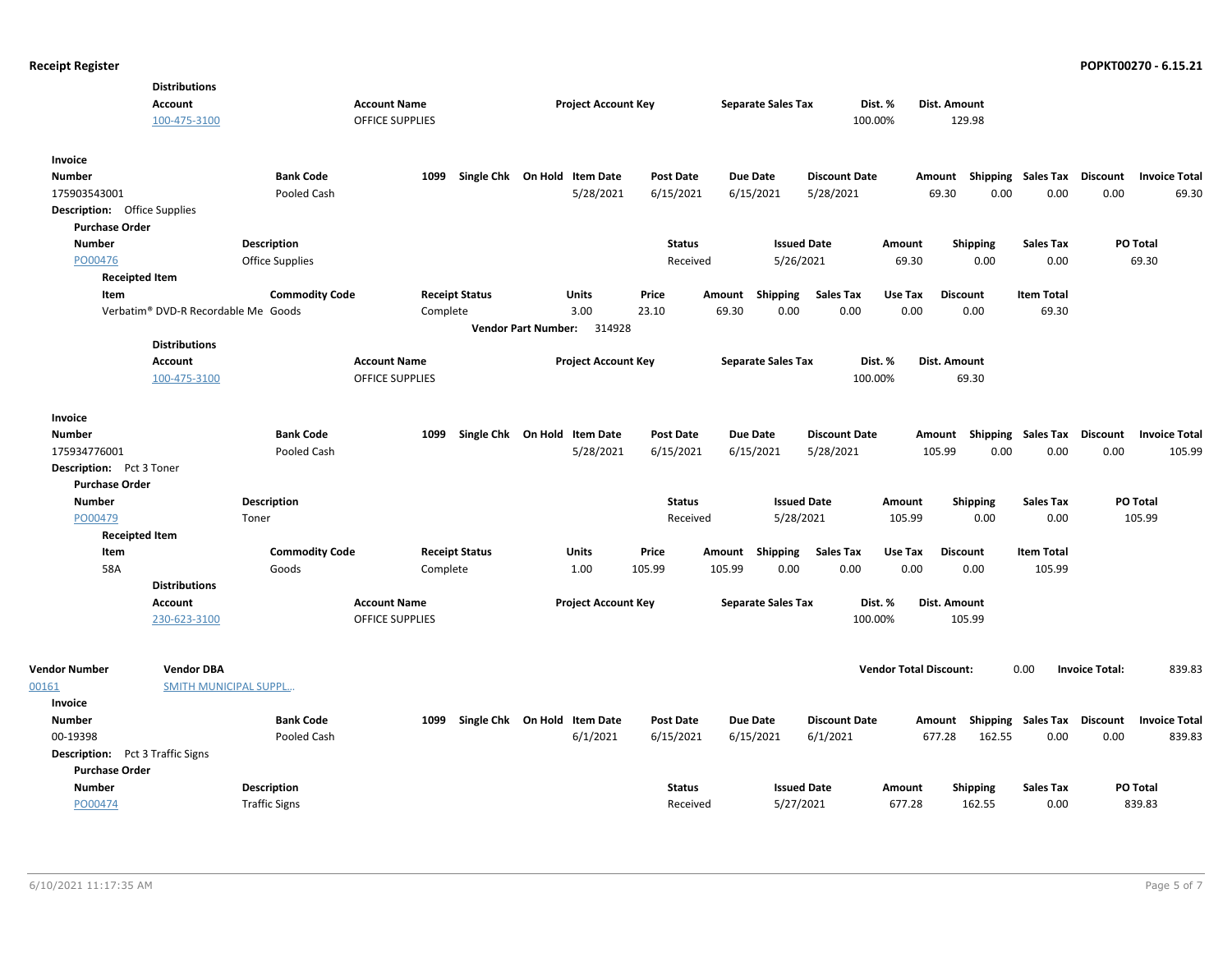| <b>Receipted Item</b>                    |                       |                            |                            |       |        |                           |                  |         |                 |                   |
|------------------------------------------|-----------------------|----------------------------|----------------------------|-------|--------|---------------------------|------------------|---------|-----------------|-------------------|
| Item                                     | <b>Commodity Code</b> | <b>Receipt Status</b>      | <b>Units</b>               | Price | Amount | <b>Shipping</b>           | <b>Sales Tax</b> | Use Tax | <b>Discount</b> | <b>Item Total</b> |
| 18 x 24 Speed Limit Signs (30 mph Goods) |                       | Complete                   | 12.00                      | 23.06 | 276.72 | 162.55                    | 0.00             | 0.00    | 0.00            | 439.27            |
| <b>Distributions</b>                     |                       |                            |                            |       |        |                           |                  |         |                 |                   |
| <b>Account Name</b><br><b>Account</b>    |                       |                            | <b>Project Account Key</b> |       |        | <b>Separate Sales Tax</b> |                  | Dist. % | Dist. Amount    |                   |
| 230-623-3430                             |                       | R&B MAT, HARDWARE & LUMBER |                            |       |        |                           |                  | 100.00% | 439.27          |                   |
| <b>Receipted Item</b>                    |                       |                            |                            |       |        |                           |                  |         |                 |                   |
| Item                                     | <b>Commodity Code</b> | <b>Receipt Status</b>      | <b>Units</b>               | Price | Amount | Shipping                  | <b>Sales Tax</b> | Use Tax | <b>Discount</b> | <b>Item Total</b> |
| <b>Green Channel Posts</b>               | Goods                 | Complete                   | 12.00                      | 33.38 | 400.56 | 0.00                      | 0.00             | 0.00    | 0.00            | 400.56            |
| <b>Distributions</b>                     |                       |                            |                            |       |        |                           |                  |         |                 |                   |
| <b>Account</b>                           |                       | <b>Account Name</b>        | <b>Project Account Key</b> |       |        | <b>Separate Sales Tax</b> |                  | Dist. % | Dist. Amount    |                   |
| 230-623-3430                             |                       | R&B MAT, HARDWARE & LUMBER |                            |       |        |                           |                  | 100.00% | 400.56          |                   |

### **Packet Totals**

| Vendors: | Invoices: $11$ | <b>Purchase Orders:</b> | <b>Amount: 4.222.66</b> | <b>Shipping: 167.54</b> | Tax: 0.00 | Discount: 0.00 | <b>Total Amount: 4.390.20</b> |
|----------|----------------|-------------------------|-------------------------|-------------------------|-----------|----------------|-------------------------------|
|----------|----------------|-------------------------|-------------------------|-------------------------|-----------|----------------|-------------------------------|